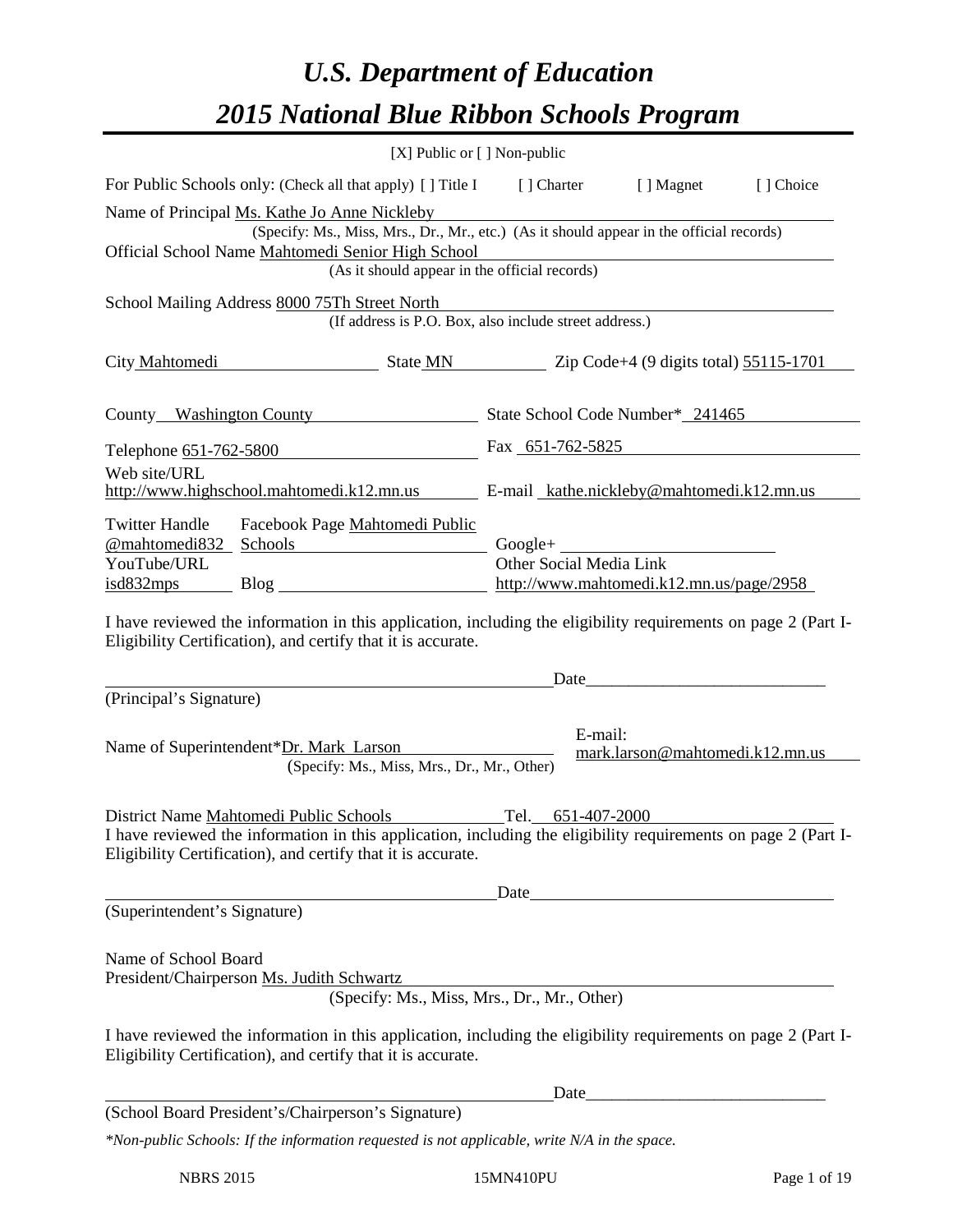#### **Include this page in the school's application as page 2.**

The signatures on the first page of this application (cover page) certify that each of the statements below, concerning the school's eligibility and compliance with U.S. Department of Education and National Blue Ribbon Schools requirements, are true and correct.

- 1. The school configuration includes one or more of grades K-12. (Schools on the same campus with one principal, even a K-12 school, must apply as an entire school.)
- 2. The school has made its Annual Measurable Objectives (AMOs) or Adequate Yearly Progress (AYP) each year for the past two years and has not been identified by the state as "persistently dangerous" within the last two years.
- 3. To meet final eligibility, a public school must meet the state's AMOs or AYP requirements in the 2014-2015 school year and be certified by the state representative. Any status appeals must be resolved at least two weeks before the awards ceremony for the school to receive the award.
- 4. If the school includes grades 7 or higher, the school must have foreign language as a part of its curriculum.
- 5. The school has been in existence for five full years, that is, from at least September 2009 and each tested grade must have been part of the school for the past three years.
- 6. The nominated school has not received the National Blue Ribbon Schools award in the past five years: 2010, 2011, 2012, 2013, or 2014.
- 7. The nominated school has no history of testing irregularities, nor have charges of irregularities been brought against the school at the time of nomination. The U.S. Department of Education reserves the right to disqualify a school's application and/or rescind a school's award if irregularities are later discovered and proven by the state.
- 8. The nominated school or district is not refusing Office of Civil Rights (OCR) access to information necessary to investigate a civil rights complaint or to conduct a district-wide compliance review.
- 9. The OCR has not issued a violation letter of findings to the school district concluding that the nominated school or the district as a whole has violated one or more of the civil rights statutes. A violation letter of findings will not be considered outstanding if OCR has accepted a corrective action plan from the district to remedy the violation.
- 10. The U.S. Department of Justice does not have a pending suit alleging that the nominated school or the school district as a whole has violated one or more of the civil rights statutes or the Constitution's equal protection clause.
- 11. There are no findings of violations of the Individuals with Disabilities Education Act in a U.S. Department of Education monitoring report that apply to the school or school district in question; or if there are such findings, the state or district has corrected, or agreed to correct, the findings.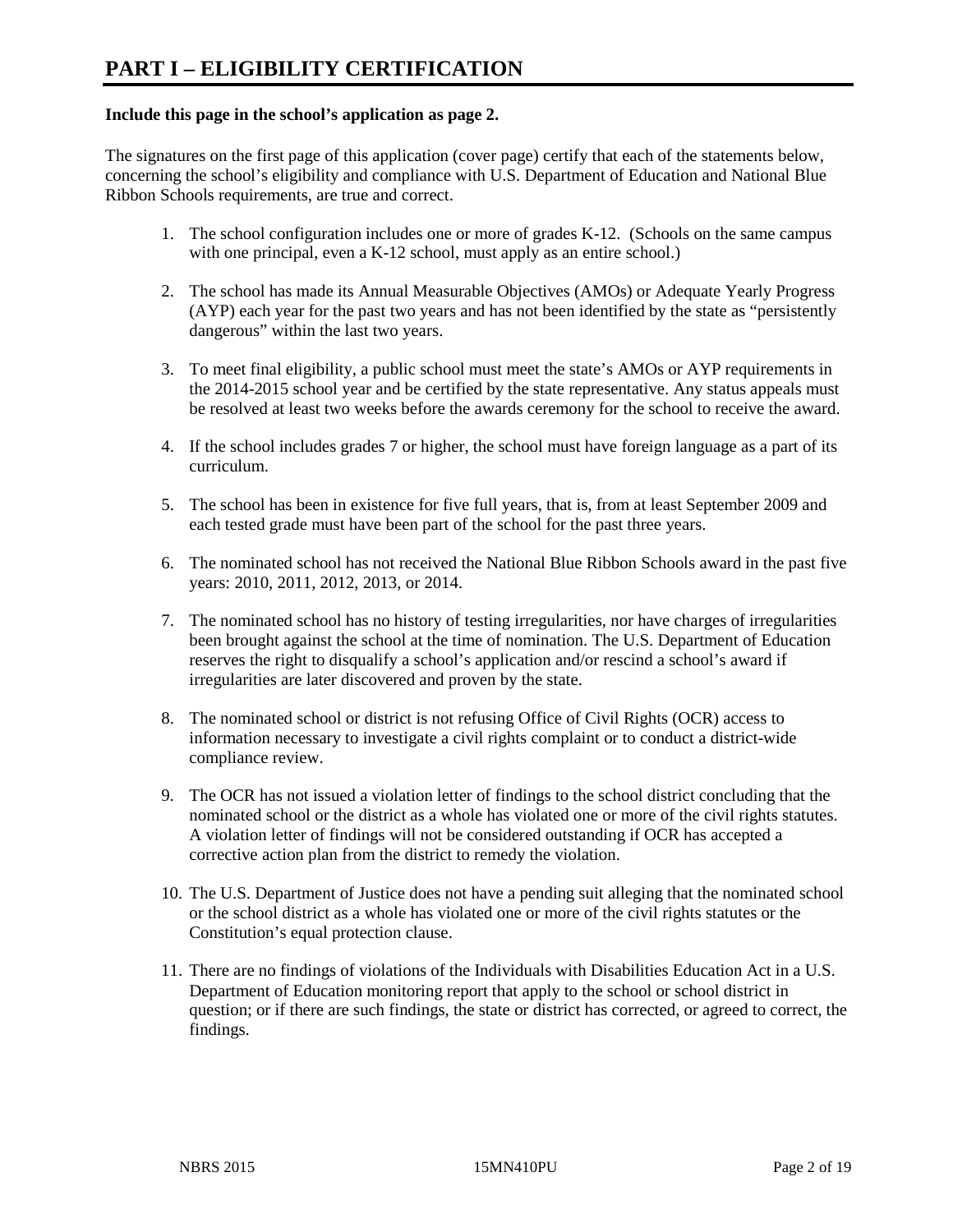# **PART II - DEMOGRAPHIC DATA**

#### **All data are the most recent year available.**

**DISTRICT** (Question 1 is not applicable to non-public schools)

| Τ. | Number of schools in the district<br>(per district designation): | $\geq$ Elementary schools (includes K-8)<br>1 Middle/Junior high schools<br>1 High schools |
|----|------------------------------------------------------------------|--------------------------------------------------------------------------------------------|
|    |                                                                  | $0 K-12$ schools                                                                           |

4 TOTAL

**SCHOOL** (To be completed by all schools)

- 2. Category that best describes the area where the school is located:
	- [ ] Urban or large central city
	- [ ] Suburban with characteristics typical of an urban area
	- [X] Suburban
	- [ ] Small city or town in a rural area
	- [ ] Rural
- 3. 11 Number of years the principal has been in her/his position at this school.
- 4. Number of students as of October 1 enrolled at each grade level or its equivalent in applying school:

| Grade                           | # of         | # of Females | <b>Grade Total</b> |
|---------------------------------|--------------|--------------|--------------------|
|                                 | <b>Males</b> |              |                    |
| <b>PreK</b>                     | 0            | 0            | 0                  |
| K                               | 0            | 0            | $\theta$           |
| $\mathbf{1}$                    | 0            | $\Omega$     | 0                  |
| $\mathbf{2}$                    | 0            | 0            | 0                  |
| 3                               | 0            | 0            | 0                  |
| 4                               | 0            | 0            | $\theta$           |
| 5                               | 0            | 0            | 0                  |
| 6                               | 0            | 0            | $\theta$           |
| 7                               | 0            | 0            | 0                  |
| 8                               | 0            | 0            | 0                  |
| 9                               | 129          | 156          | 285                |
| 10                              | 145          | 141          | 286                |
| 11                              | 157          | 144          | 301                |
| 12                              | 131          | 143          | 274                |
| <b>Total</b><br><b>Students</b> | 562          | 584          | 1146               |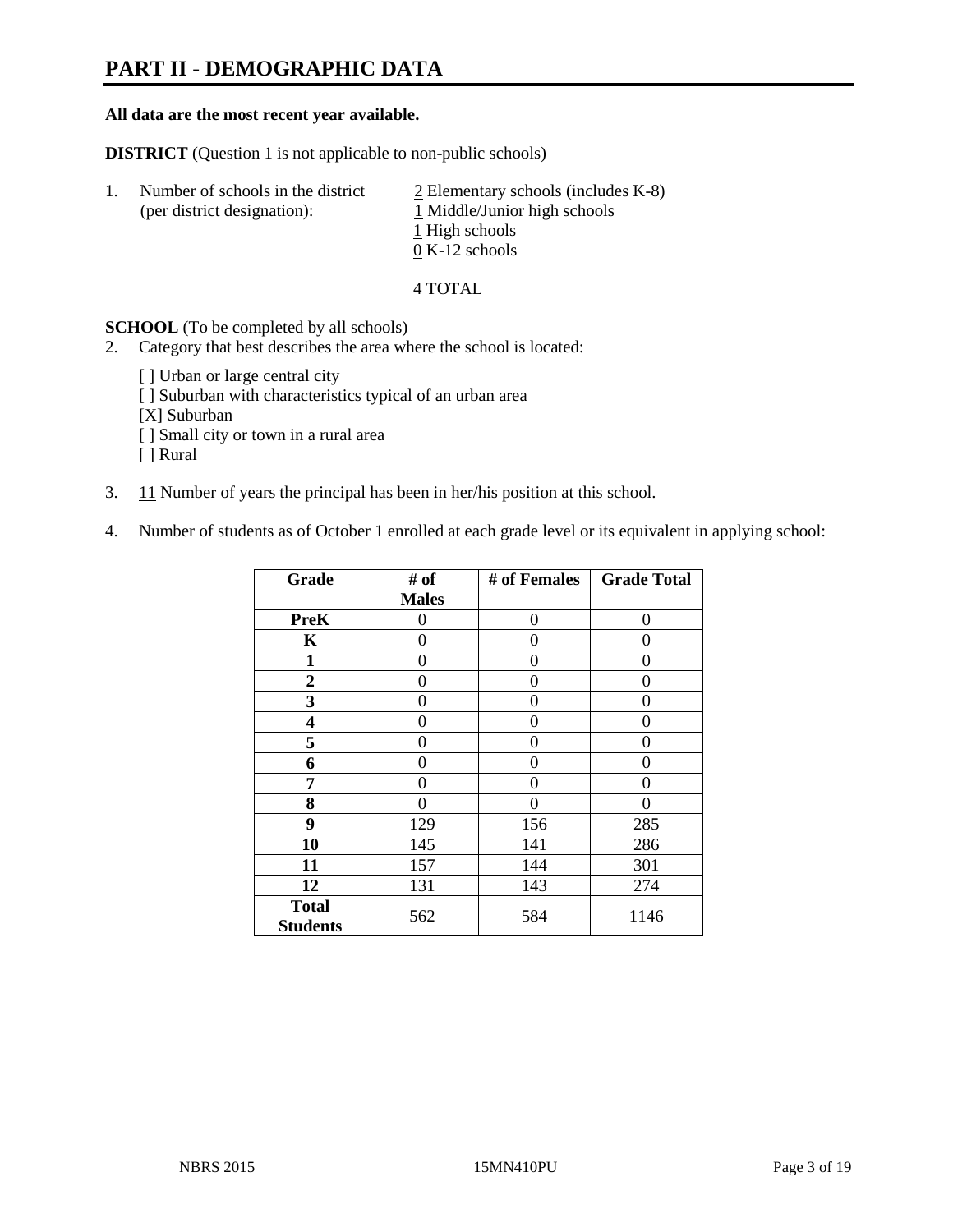the school: 2 % Asian

5. Racial/ethnic composition of 1 % American Indian or Alaska Native

2 % Black or African American

2 % Hispanic or Latino

0 % Native Hawaiian or Other Pacific Islander

- 91 % White
- 2 % Two or more races

**100 % Total**

(Only these seven standard categories should be used to report the racial/ethnic composition of your school. The Final Guidance on Maintaining, Collecting, and Reporting Racial and Ethnic Data to the U.S. Department of Education published in the October 19, 2007 *Federal Register* provides definitions for each of the seven categories.)

6. Student turnover, or mobility rate, during the 2013 - 2014 year: 2%

This rate should be calculated using the grid below. The answer to (6) is the mobility rate.

| <b>Steps For Determining Mobility Rate</b>         | Answer |
|----------------------------------------------------|--------|
| (1) Number of students who transferred to          |        |
| the school after October 1, 2013 until the         | 6      |
| end of the school year                             |        |
| (2) Number of students who transferred             |        |
| <i>from</i> the school after October 1, 2013 until | 13     |
| the end of the school year                         |        |
| (3) Total of all transferred students [sum of      | 19     |
| rows $(1)$ and $(2)$ ]                             |        |
| (4) Total number of students in the school as      | 1146   |
| of October 1                                       |        |
| (5) Total transferred students in row (3)          |        |
| divided by total students in row (4)               | 0.017  |
| $(6)$ Amount in row $(5)$ multiplied by 100        | 2      |

7. English Language Learners (ELL) in the school: 1 %

6 Total number ELL Number of non-English languages represented: 5 Specify non-English languages: Chinese, Thai, Spanish, Ukranian, Hmong

8. Students eligible for free/reduced-priced meals:  $9\%$ Total number students who qualify: 104

### **Information for Public Schools Only - Data Provided by the State**

The state has reported that 16 % of the students enrolled in this school are from low income or disadvantaged families based on the following subgroup(s): Students eligible for free/reduced-priced meals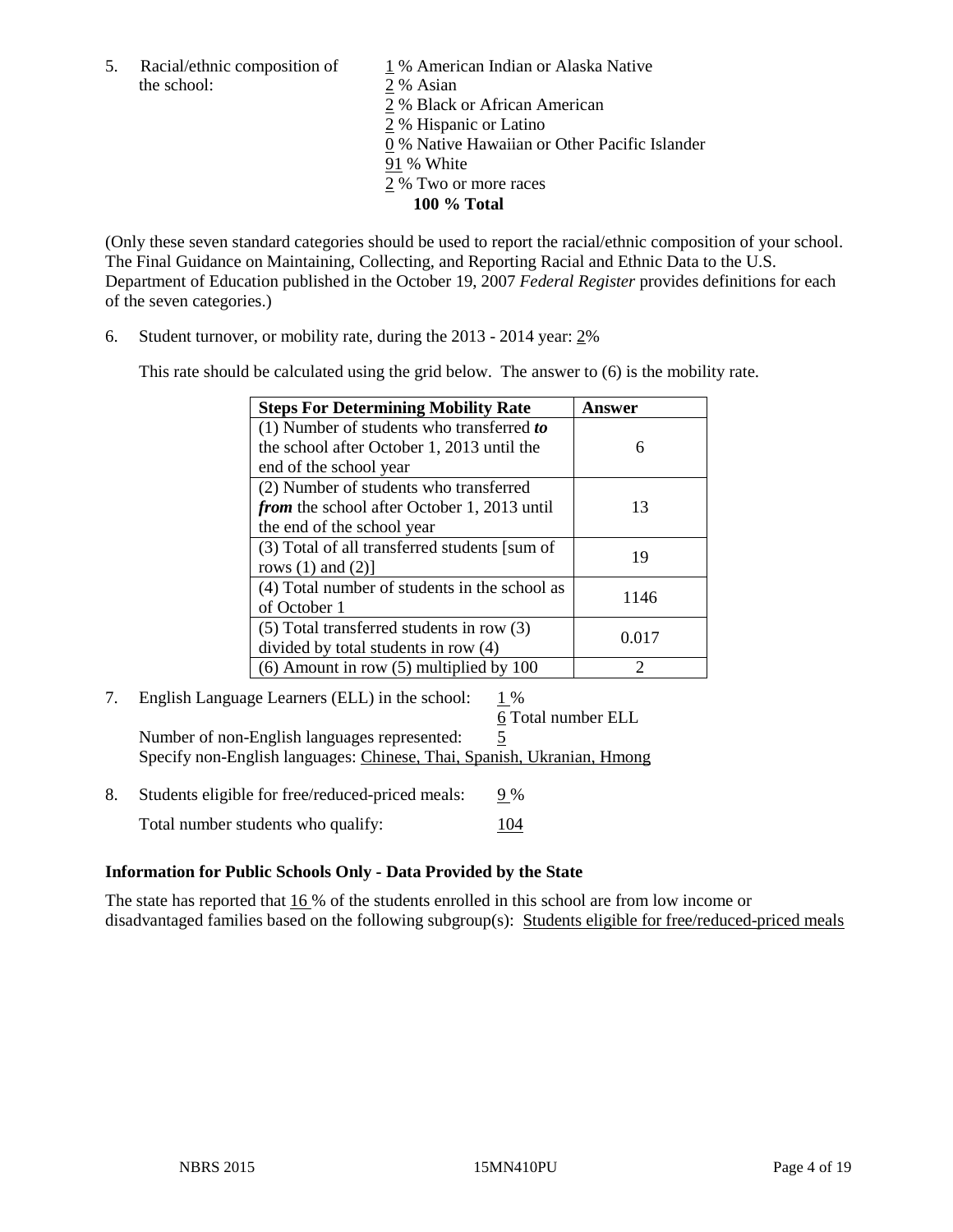9. Students receiving special education services:  $\frac{7}{9}$  %

84 Total number of students served

Indicate below the number of students with disabilities according to conditions designated in the Individuals with Disabilities Education Act. Do not add additional categories.

| 18 Autism                | 1 Orthopedic Impairment                               |
|--------------------------|-------------------------------------------------------|
| 0 Deafness               | 18 Other Health Impaired                              |
| 0 Deaf-Blindness         | 17 Specific Learning Disability                       |
| 15 Emotional Disturbance | 9 Speech or Language Impairment                       |
| 1 Hearing Impairment     | 1 Traumatic Brain Injury                              |
| 5 Mental Retardation     | $\underline{0}$ Visual Impairment Including Blindness |
| 0 Multiple Disabilities  | 0 Developmentally Delayed                             |

10. Use Full-Time Equivalents (FTEs), rounded to nearest whole numeral, to indicate the number of personnel in each of the categories below:

|                                       | <b>Number of Staff</b> |
|---------------------------------------|------------------------|
| Administrators                        | З                      |
| Classroom teachers                    | 50                     |
| Resource teachers/specialists         |                        |
| e.g., reading, math, science, special | 8                      |
| education, enrichment, technology,    |                        |
| art, music, physical education, etc.  |                        |
| Paraprofessionals                     | 12                     |
| Student support personnel             |                        |
| e.g., guidance counselors, behavior   |                        |
| interventionists, mental/physical     |                        |
| health service providers,             |                        |
| psychologists, family engagement      |                        |
| liaisons, career/college attainment   |                        |
| coaches, etc.                         |                        |
|                                       |                        |

11. Average student-classroom teacher ratio, that is, the number of students in the school divided by the FTE of classroom teachers, e.g.,  $22:1$   $23:1$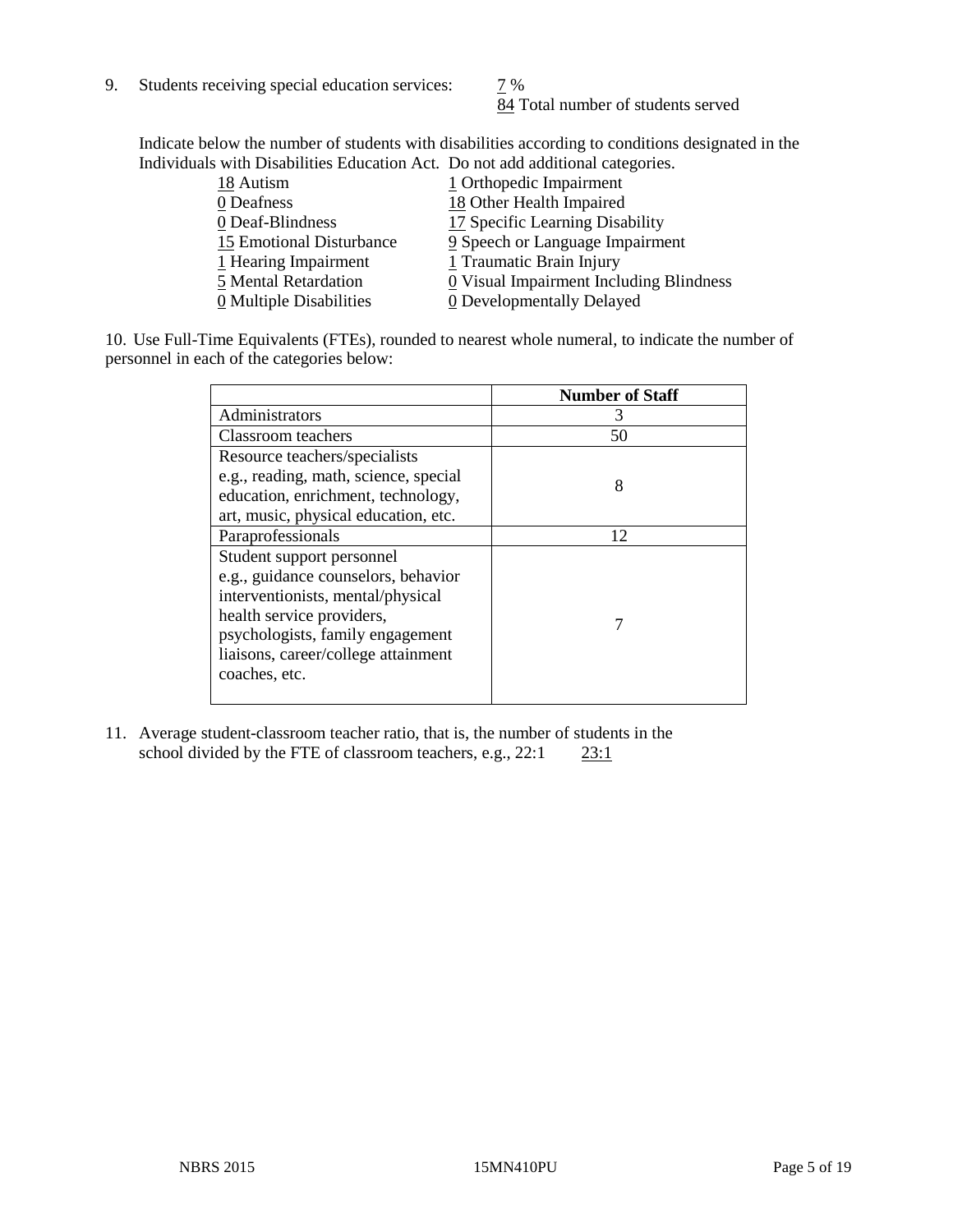12. Show daily student attendance rates. Only high schools need to supply yearly graduation rates.

| <b>Required Information</b> | 2013-2014 | 2012-2013 | 2011-2012 | 2010-2011 | 2009-2010 |
|-----------------------------|-----------|-----------|-----------|-----------|-----------|
| Daily student attendance    | 95%       | 96%       | 95%       | 95%       | 95%       |
| High school graduation rate | 77%       | 97%       | 98%       | 96%       | 98%       |

#### 13. **For schools ending in grade 12 (high schools)**

Show percentages to indicate the post-secondary status of students who graduated in Spring 2014

| <b>Post-Secondary Status</b>                  |       |
|-----------------------------------------------|-------|
| Graduating class size                         | 288   |
| Enrolled in a 4-year college or university    | 83%   |
| Enrolled in a community college               | 9%    |
| Enrolled in career/technical training program | 4%    |
| Found employment                              | $1\%$ |
| Joined the military or other public service   | 2%    |
| Other                                         | 1%    |

14. Indicate whether your school has previously received a National Blue Ribbon Schools award. Yes No X

If yes, select the year in which your school received the award.

15. Please summarize your school mission in 25 words or less: Mahtomedi High School will prepare all students for the future by providing them with individual attention and rigorous educational opportunities.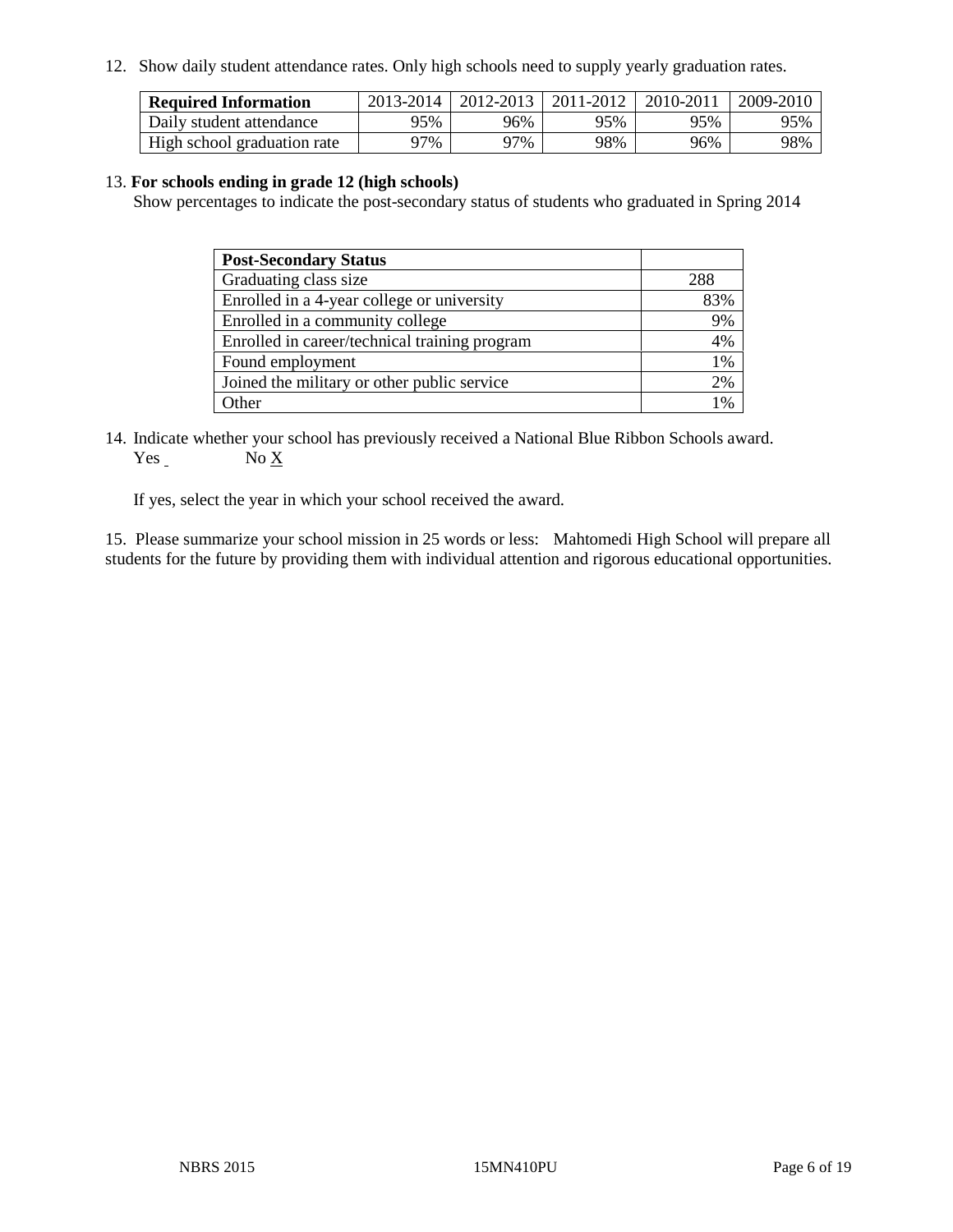## **PART III – SUMMARY**

Mahtomedi High School serves approximately 1,200 students in grades 9-12. The school district, in turn, educates more than 3,000 students from the Minnesota communities of Dellwood, Grant, Hugo, Lake Elmo, Mahtomedi, Oakdale, Pine Springs, White Bear Lake, and Willernie in the northeast Minneapolis and St. Paul metro area.

MHS students' outstanding Minnesota Comprehensive Assessment (MCA) and American College Test (ACT) test results illustrate that MHS students are very successful academically. Mahtomedi students scored at the top of the state in all three areas — math, reading, and science — on the 2014 MCAs. Better yet, Mahtomedi students showed improvement across all three areas. But test scores only tell one small part of what students experience at MHS.

By removing traditional barriers and inspiring students to learn at their highest potential, MHS students are truly learning without limits and will possess the essential skills to be effective leaders tomorrow. The school's curriculum is specifically designed to provide all students with individualized opportunities to explore a wide variety of subject areas that will prepare them for college, careers, and life after high school. With more than 90% of MHS students choosing to attend college after graduation, staff members encourage high achievement and support students as they seek success.

As educators, the most important mission is ensuring students will have the skills, knowledge, and ambition to take advantage of future opportunities. How does that happen? It takes talented people with a passion for working with students. Mahtomedi's teachers provide innovative and exciting academic, artistic, and athletic learning opportunities. Their outstanding effort is driven by the district's guiding philosophy of "Learning without Limits" and helping students to gain "Future Ready" skills. These are things like creating, innovating, and turning ideas into action. It is critical and creative thinking. Future ready skills include embracing and adapting to change. And perhaps, most importantly, future ready skills inspire curiosity and imagination. Students are supported and encouraged to take risks and continually strive to improve their learning through a school-wide philosophy that failure can lead to greatness with the skills of resilience, perseverance, and commitment to improvement.

Mahtomedi High School's curriculum is comprised of more than 130 course offerings. All students have the opportunity to choose from a number of Advanced Placement (AP) courses and honors-level courses, in addition to other college preparatory courses. The AP courses may include English language, English literature, statistics, calculus, United States history, studio art, physics B and C, chemistry, psychology, art history, micro and macro economics, and biology. Students also have the opportunity to enroll in college courses through the Minnesota post-secondary enrollment options (PSEO) program.

Mahtomedi High School's teachers and staff are committed to meeting the individual needs of each student. This is made possible via unique academic opportunities that challenge students' minds and inspire their learning. For example, the Mahtomedi Engineering Leadership Program provides opportunities for a wellrounded education with emphasis on creativity, science, technology, engineering, and mathematics in order to prepare students for leadership in the 21st century. With the support of community members, corporations, and colleges and universities such as the Massachusetts Institute of Technology, Mahtomedi High School became home to the Mahtomedi FABLAB. The FABLAB represents the first K-12 fabrication laboratory in the world that will foster a new generation of students who possess world-class scientific and engineering skills.

Almost 90% of MHS students participate in one or more of the more than 50 different student activities. Some examples of student activities are Band, Chess Club, Choir, Danceline, Shades of Youth (diversity awareness), Debate, Theater/Plays, National Art Honor Society, French Club, Interact (Rotary), Knowledge Bowl, Mathematics League, Drama Club, Eco Club, Yearbook, Real World Design Challenge, Rocket Club, Students Against Destructive Decisions, Spanish Club, Student Leadership Council, One Act Plays, Equestrian, Fellowship of Christian Athletes, First Robotics, Gay Straight Alliance, Sailing, Ultimate Frisbee — all in addition to fall, winter, and spring athletics.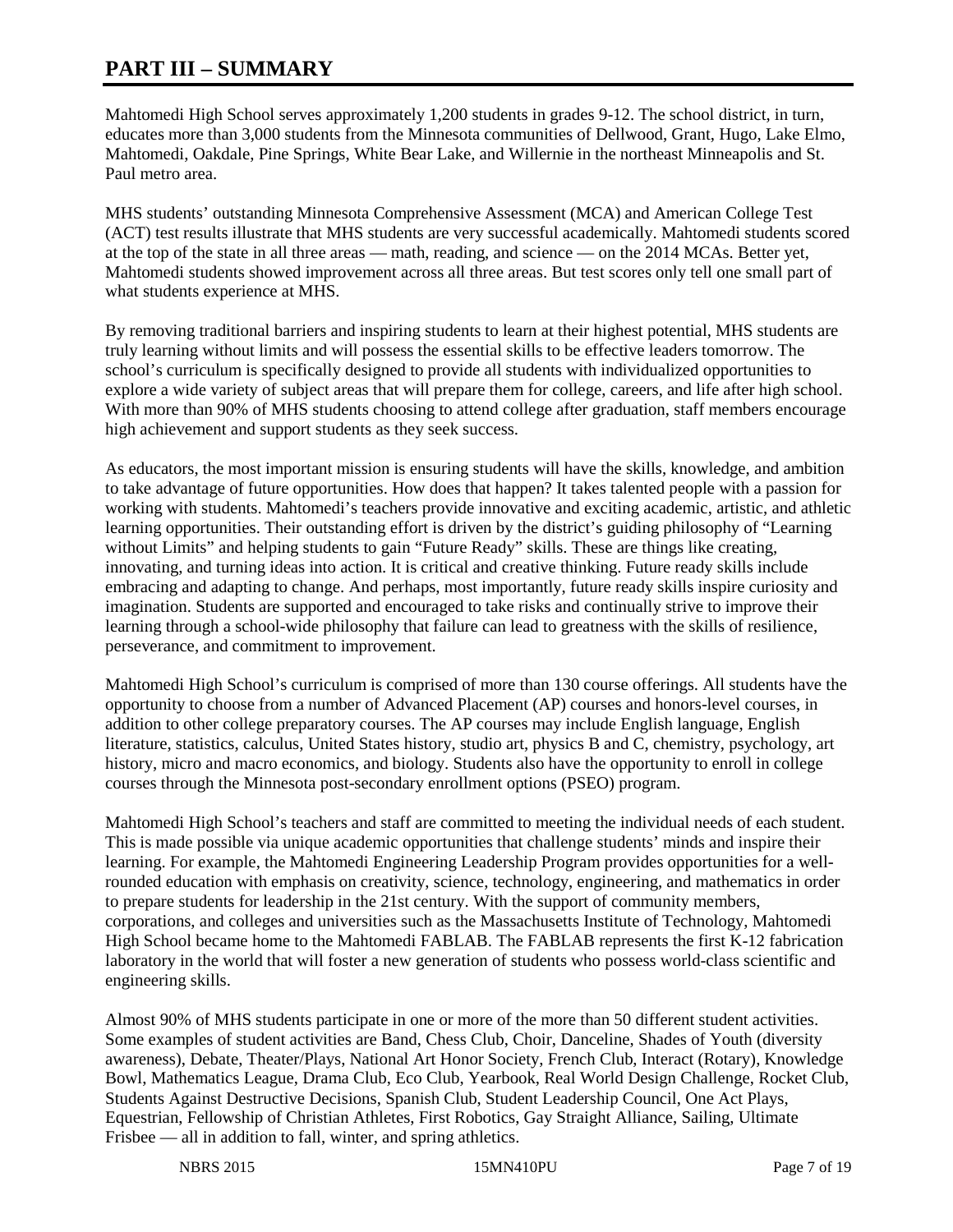Ensuring our students are "future ready" is a huge challenge and MHS staff members can't do it alone. It takes a community with a collective mindset aimed at the greater good to make it happen. That's why it is so inspiring to see community members stepping forward to provide opportunities that benefit our students. One such group is the Mahtomedi Area Educational Foundation (MAEF). Since it began in 1988, MAEF has provided more than \$1.8 million in support for our students by funding technology, science and engineering programs, innovative classroom curriculum grants, basic and emergency supplies for at-risk students, teacher enrichment programs, and much more. Additional partners include 3M, Medtronic, HB Fuller, F.R. Bigelow, and many other organizations passionate to bring real life learning to our students.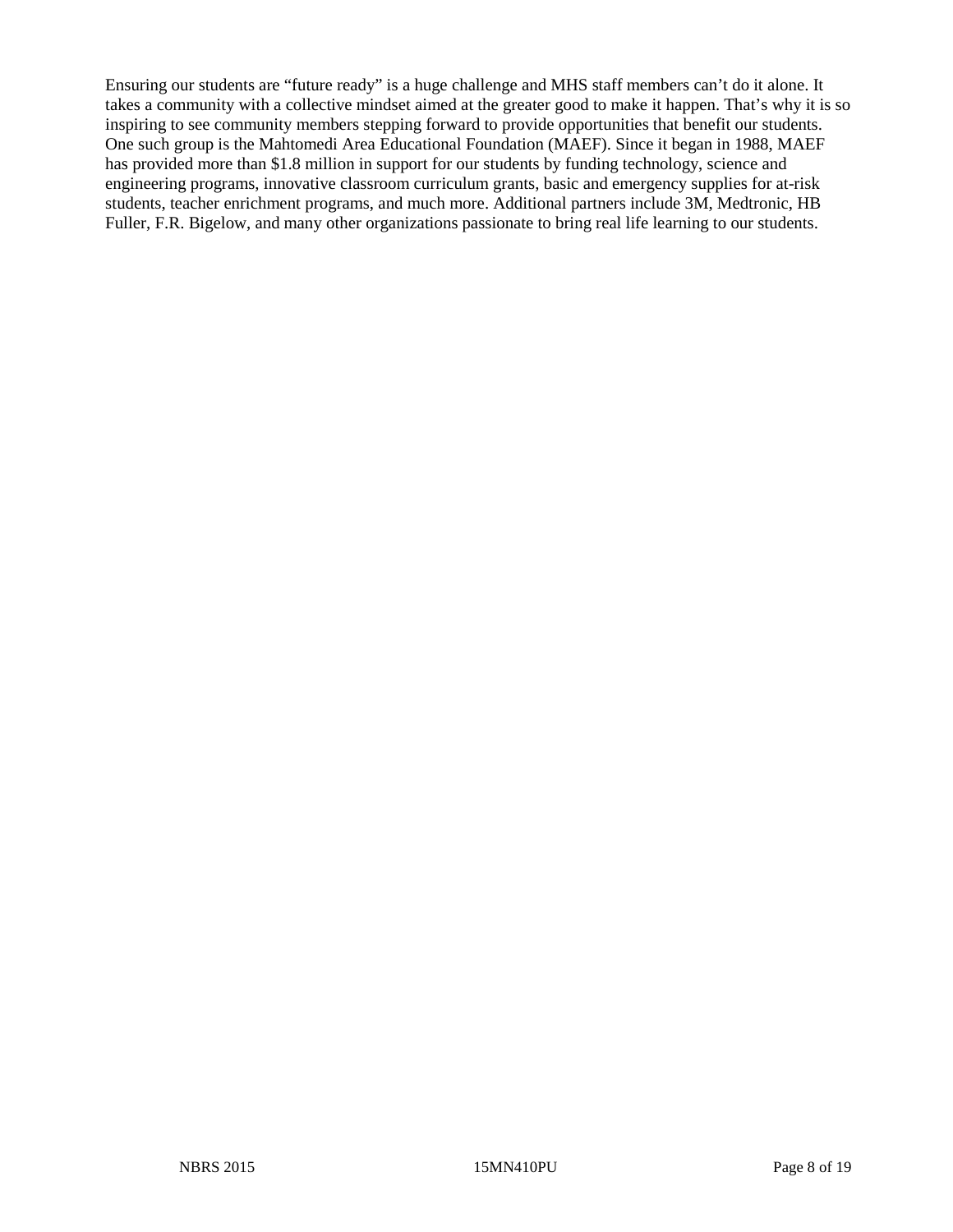#### **1. Core Curriculum:**

When designing curriculum, Mahtomedi High School staff remains focused on ensuring students are college and career ready by consistently aligning curriculum, common assessments, and common rubrics. MHS teachers design student-centric courses rooted in state and national standards and actively seek opportunities to collaborate with local businesses and industry as means to support and inspire students as they plan their collegiate and career goals.

#### Science

MHS science teachers want all students to recognize and appreciate the importance and role of science and engineering in their daily lives, society, and culture. MHS students are required to take 3 science credits to graduate yet the vast majority of students take 4 or more science/engineering courses. All grade 9 students have engineering embedded into their science course, students in grade 10 take biology, and grade 11-12 students must take a physics or chemistry course to graduate. MHS has multiple tiers of science classes to meet the needs of all learners (team taught, general, AP, CIS). Collectively, MHS students have placed in the top three in the state of Minnesota on Minnesota Comprehensive Assessments in science since Minnesota students began taking the science MCA.

MHS has a strong focus on engineering via the Mahtomedi Engineering Leadership Program, an initiative that has steadfast community support. All MHS students master engineering standards as grade 9 students. They are then able to participate in a number of engineering courses during the remainder of their high school career including the Massachusetts Institute of Technology's How to Make Almost Anything, Biomimicry, and Fundamentals of Engineering.

#### Social Studies

The social studies curriculum is global-focused (vs. Western-focused) and emphasizes reading in the curricular area, critical thinking, real world application (e.g., case studies, volunteering with political campaigns, presentations, research projects, and 21st Century skills). One large element involves discussing and connecting current issues to curriculum activities, especially in American

#### Government, Economics, and World History.

MHS students are required to take 3.5 credits of social studies courses for graduation including World History in grade 9, U.S. History in grade 10, as well as a semester each of Human Geography, American Government, and Economics before graduation. Additionally, the social studies department offers a wide variety of social studies electives including AP Psychology, AP U.S. History, AP Microeconomics, AP Macroeconomics, Psychology, History through Pop Culture, World War II, Current Issues, Politics, and Psychology Field Experience.

#### English Language Arts

The MHS English Language Arts curriculum ensures that all students learn to read and write effectively in a variety of modes applicable to their college and career choices. Students are required to take 4 credits for graduation and are expected to think critically as they interact with a wide variety of literary texts so that they engage with and participate in a diverse community. As with other MHS core curriculum areas, there are a wide variety of options available for learners of all levels, abilities, and interests. From grade 9 Honors English to AP English Language and Composition as core offerings as well as Creative Writing and Debate as electives, MHS students are exposed to the Common Core Standards for English Language Arts with the addition of Speaking, Listening, and Viewing Standards.

#### Math

MHS students are required to take 3 credits of mathematics classes for graduation. The majority of students earn 4 credits. The philosophy of the MHS math department is to focus on teaching good mathematics and problem-solving techniques that are constantly aligned to state and national standards. Staff works to identify students who are at risk and offer additional support while remaining intentional in the test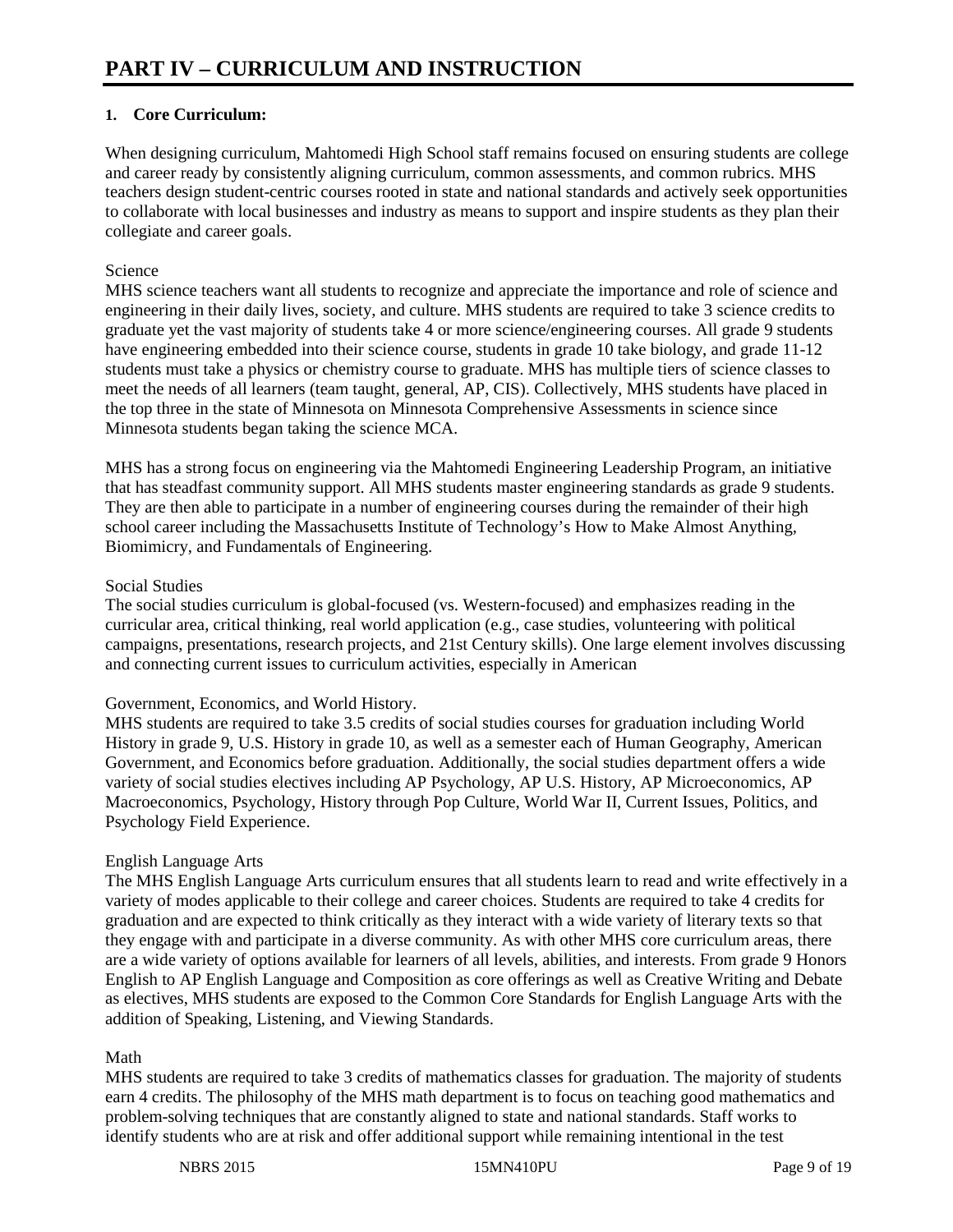preparation process, which reinforces good mathematics. In building the mathematics curriculum, the department's philosophy was to provide a complete foundation of mathematical skills critical for success in 21st century careers and/or college readiness. Reflecting the school's overarching approach to addressing student education, teachers offer classes that meet students where they are and take them to the next level. Students have multiple paths they can take through course offerings to fully reach their mathematical potential. Student progress is constantly monitored and course placement is adjusted according to student need.

#### **2. Other Curriculum Areas:**

Ultimately, the Mahtomedi High School philosophy posits that students will be better prepared for their futures with a wide range of exposure to learning. As a result, the school's core offerings paired with highquality, student-driven non-core offerings build the student experience together to create real-life experiences that will prepare MHS students for life after graduation.

#### Health

The emphasis of the MHS health curriculum, which is available to students in grades 9-12, is on decision making and personal responsibility. Students explore drugs, nutrition, first aid, dating, family, friendship, character education, mental illness, violence prevention, depression screening and education, and stress. Students are introduced to relevant and real-life situations — e.g., CPR certification, AED mastery, EpiPen Auto-Injector mastery — as means to gain familiarity with real-life situations.

The Health faculty works closely with our SADD (Students Against Destructive Decisions) student group to ensure students understand the connection between healthy choices, school, and life. In addition, the GSA (Gay-straight alliance) student-initiated group works with our health curriculum to build healthy identities inclusive of all students, staff, and people.

#### Physical Education

Physical education (PE) courses at MHS are available to students in grades 9-12. The classes focus on fitness-based achievement using goal setting, fitness plans, and classroom activities. The focus goes beyond state-mandated general PE standards. Students have the opportunity to engage in lifelong skills through fitness, strengthening, team, and individual activities promoting a healthy lifestyle. The PE faculty members are also coaches and ensure the learning is woven throughout the curriculum and extracurricular activities.

#### World Language

MHS offers a variety of coursework in Spanish and French for students in grades 9-12. The College in the Schools program allows Spanish students in levels IV and V to earn up to 10 transferable credits from the University of Minnesota. Spanish offers levels I, II, III, College Preparatory Spanish, College in the Schools IV, and College in the Schools V. French offers levels I, II, III, and IV.

MHS students have shown significant interest in the new American Sign Language (ASL) course, which was offered to meet the needs of students. In its first year, more than 150 students enrolled in the course.

MHS students are able to learn other world languages through collaborative agreements with other districts and post-secondary enrollment. Students are eligible to earn World Language credit through the Concordia Language Camps, a robust program that immerses students into the language and culture of their choice.

#### Music

MHS is proud of the broad range of course offerings provided by its music department where all faculty are trained in discipline-based art education (DBAE). Concert Band is offered for students in grade 9 while Jazz Band is offered for students in grades 9-12. Two of the three jazz bands currently operating at MHS are before the school day and voluntary for students. Students may also elect to take Symphonic Band in grade 10-12. In the vocal arena, MHS offers Concert Chorale in grade 9, Treble Chorus in grades 10-12, and Varsity Choir in grades 10-12. Music students gain real-world experience through multiple public performances and contests.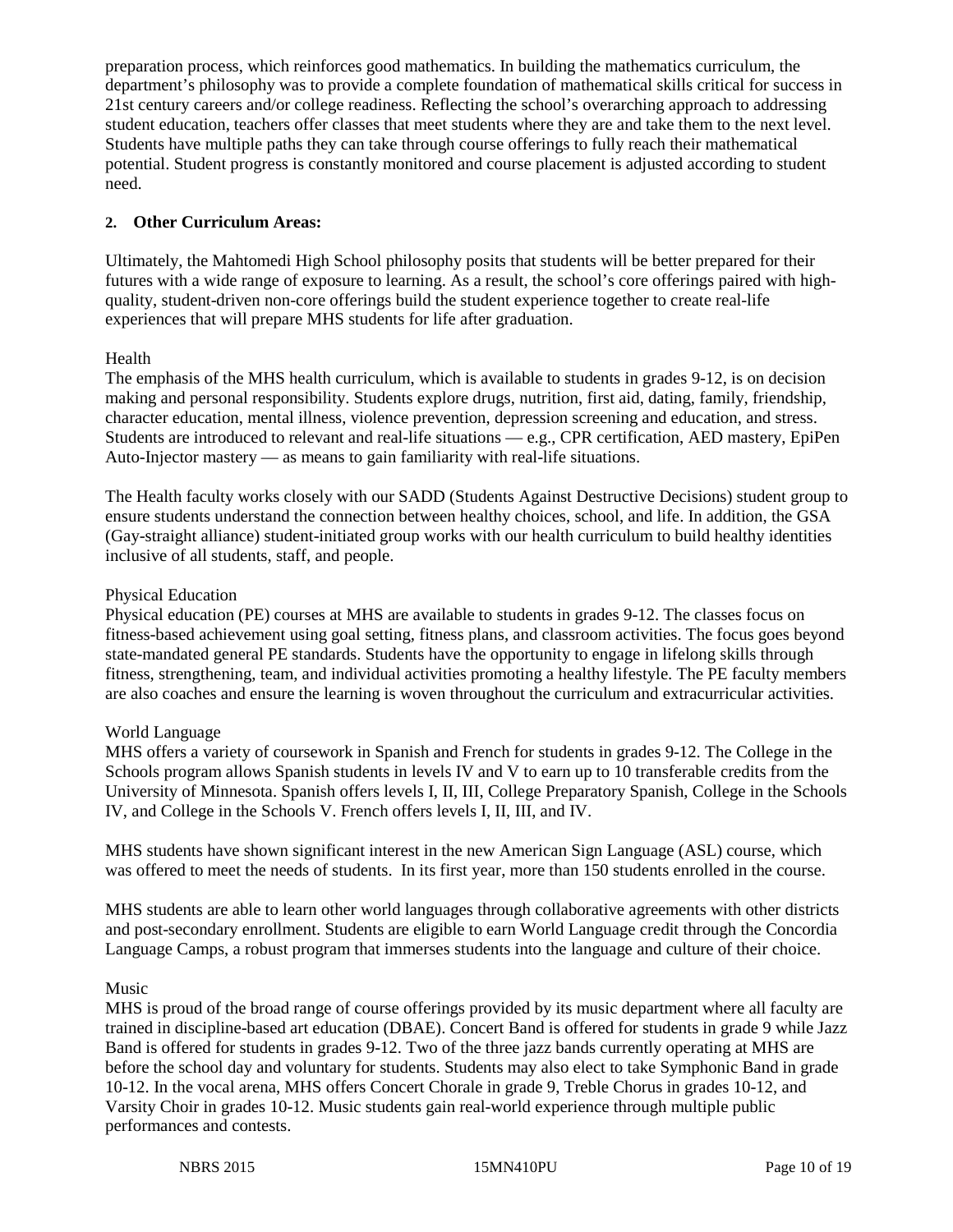In addition to band and choir offerings, students have the opportunity to take AP Music Theory, Studio Music/Rock Band, as well as piano and guitar. Students also receive instrumental individual and small group lessons weekly. The MHS band and choir teachers are actively involved in extracurricular offerings including pep band, two additional jazz bands, jazz combo, and a capella choir.

#### Art

The MHS art curriculum revolves around elements of art and principles of design. Teachers focus on 21st Century skills taught with access to industry-standard software and equipment. The department provides a broad range of course offerings including drawing, painting, AP 2-D design/Drawing Portfolio, Digitial Graphics, Yearbook, Photography, Video Production, and Pottery. In addition, the Family and Consumer Science instructors offer Culinary Arts 1 and Culinary Arts 2, which both focus on careers in the culinary industry.

Over the past 10 years, MHS student enrollment in art classes have increased more than 300% as the art faculty incorporated technology and advanced art opportunities for students. The art faculty goes "above and beyond" to ensure students have real life and relevant opportunities to gain an intimate understanding and appreciation of art.

#### **3. Instructional Methods and Interventions:**

Mahtomedi High School faculty uses a wide variety of highly effective instructional methods to meet the academic and emotional needs of each and every student. At the core of these efforts is student-centered instruction that seeks to build on what students know through formative assessments and help each student make connections for further growth. Teachers evaluate and accommodate the individual learning needs of all students and focus on mastery (vs. test scores) so students can continue to improve their skills.

Differentiated instruction across all curricular areas enables teaching staff to address unique learning styles and abilities. This is achieved by a school-wide culture that provides support and encouragement for struggling learners, students performing at grade level who need short-term help, as well as those students who desire a more rigorous curriculum and acceleration.

For struggling students, the school utilizes team-teaching formats featuring collaboration between regular education and special education staff members in both enhanced and team-taught classrooms. Average learners are challenged with rigorous curriculum and given the support they need to achieve at higher levels than they believe possible. This is achieved through continuous improvement of curriculum and constant assessment of student understanding and mastery. Accelerated learners are encouraged to move at their own pace and take on the rigor of Advanced Placement, Accelerated, Honors, College in the Schools, Post Secondary Enrollment Options, and other high-level learning. Outside of the school day, MHS students have access to a number of free enrichment opportunities such as peer mentoring, student tutoring, assessment test preparation, and one-on-one meetings with teachers.

Technology is key to instruction at MHS and Mahtomedi remains at the forefront of utilizing educational technology tools. In addition to the cutting-edge technology available to students in the school's groundbreaking Fabrication Lab, MHS has adopted a "one-to-need" approach to technology adoption. In other words, rather than allowing technology to define the approach to learning, the district's technology team met with teachers during curriculum review process to determine which tech tools are "right" for the educational task. For example, the social studies team selected Chromebooks (instead of textbooks) and uses them in conjunction with Moodle sites to customize learning. In addition, as means to jump the hardware AND software digital divide, the district adopted Google Apps for education, which will promote collaboration and ensure every student has access to the necessary tools.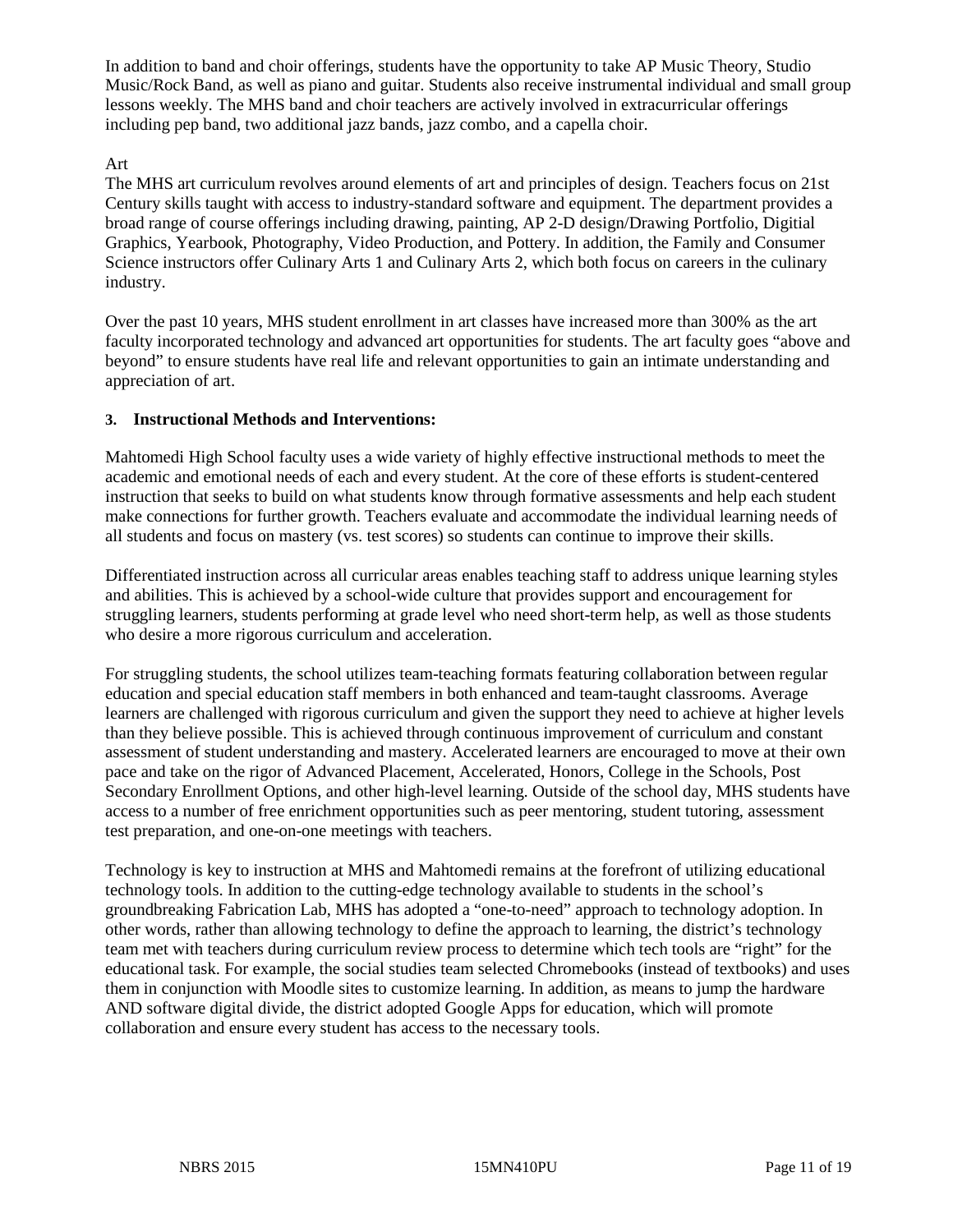#### **1. Assessment Results Narrative Summary:**

Students take the Minnesota Comprehensive Assessments (MCAs) and alternate assessment Minnesota Test of Academic Skills (MTASs), which are the state tests that help districts measure student progress toward Minnesota's academic standards and also meet the requirements of the Elementary and Secondary Education Act (ESEA). Students take the reading MCA in grade 10, the mathematics MCA in grade 11, and the science MCA when they take biology. The scale score ranges from G01 to G99, with  $G =$  Grade. To achieve proficiency, a student must score at least G50.

In math, MHS has had a consistent increase of proficiency over the past 5 years. In reading, MHS has had at least 90% proficiency with the exception of the year when new standards were assessed. In the first few years of this data, math increased while reading slightly decreased. The next year reading increased while math slightly decreased. The percent of students who achieve Exceeds the Standards/advanced has followed the same trends for math and reading, with slightly more than half of the students who are proficient and advanced.

The school has small subgroup population sizes so there are no gaps to report as the White Students follow the overall data. Though these subgroups are not reported, the school analyzes performance trends and achievements in the subgroups and all students to develop goals and implement services as needed.

Every year, the school's Instructional Leadership Team collaborates with professional learning communities (PLCs) to identify a main goal based on data. For example, this year the team aimed to increase by 2 percentage points (to 89.6%) the math MCA proficiency for all grade 11 students. Meeting the goals is a collaborative, school-wide effort with every department and classroom helping students progress in the given subject area. To date, MHS has met all designated goals.

#### **2. Assessment for Instruction and Learning and Sharing Assessment Results:**

Mahtomedi High School uses assessment data to evaluate curriculum, determine program or course needs, set school and department goals, and report overall student progress to the school board and community. In addition to the Minnesota Comprehensive Assessments (MCAs), assessments include EXPLORE/PLAN, AP tests, and practice assessments for MCAs and ACT/PLAN.

Each year, the school's Instructional Leadership Team evaluates trends and sets goals by examining assessment performance by proficiency level and trends, including subgroup data for special education students, students who receive free/reduced price lunches, and ethnic groups. Initially, the team met each August for guided data retreats but as the team developed analysis skills and comfort with the data, the data retreats started to focus on other areas of assessment literacy and the team conducted its analysis on its own.

The trends and goals that emerge from the team's work is communicated to the school's professional learning communities (PLCs) to ensure strategies to achieve the goals are implemented in every classroom. The PLCs and staff development team, in turn, gather teacher feedback to determine what professional development is needed so MHS teachers have the skills to meet the goals.

MHS employs a number of communication vehicles at the school and district levels to ensure students, staff, parents, and community members are aware of assessment results. Families and students attend the school's Curriculum Night while school staff hosts college planning meetings and parent/teacher conferences. Parents and students can access SchoolView (an online student progress reporting system), a weekly electronic newsletter, and SchoolMessenger, the district's online messaging system. The district presents results to the community via the quarterly Globe newsletter, during presentations of district-wide data to the school board, and in the weekly local newspaper, The White Bear Press.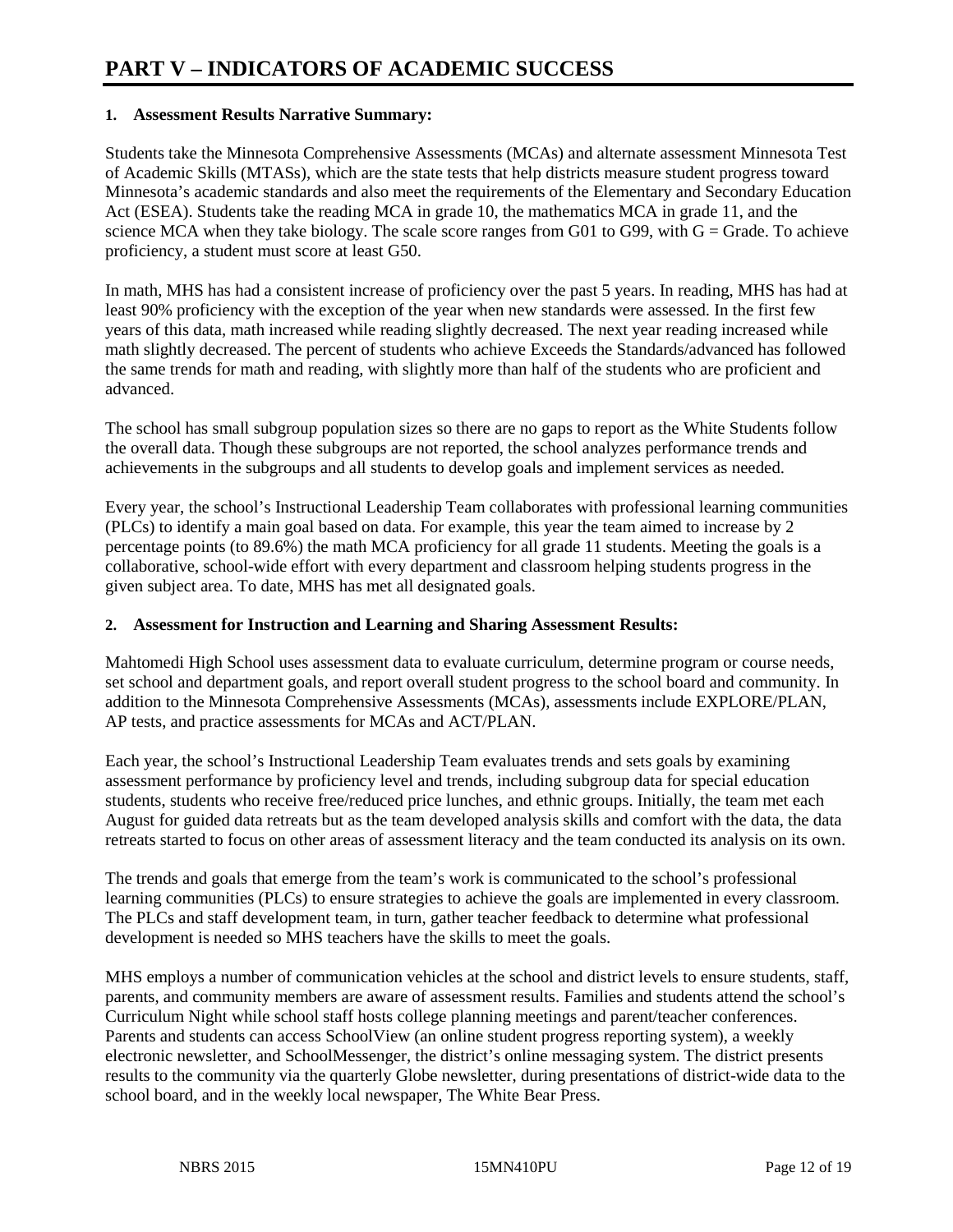#### **1. School Climate/Culture**

Mahtomedi High School's culture reflects the broader community's collective value of high-quality academics. In encouraging students to achieve far beyond their self-perceived ability, MHS provides a caring and nurturing environment in which students feel valued and supported. By maintaining an ideal student body size, MHS is large enough to support a wide variety of academic and extracurricular options yet small enough that school staff can forge personal connections with students.

At the foundation of the school's success are exceptional staff members who place a priority on building relationships with students and fellow staff members. MHS staff is exceptionally well trained and comprised of eager lifelong learners. They strive to provide stimulating classroom experiences by personalizing the content to students' interests and abilities. Staff members seek to build a strong rapport with students by frequently checking in with students to ensure they are progressing academically. The teachers understand the importance of engaging with and motivating each and every student by utilizing innovative teaching strategies that help students make connections to the real world. Very low staff turnover is a strong indicator of the school's positive climate and culture.

The entire MHS culture reinforces participation and achievement. In fact, MHS staff starts welcoming students to the school before they ever become high school students. In the spring, the school hosts an activity fair for 8th graders so the younger students understand what clubs, activities, and sports are available. During the school day and through extracurricular activities, every student is encouraged to follow his or her passions. MHS has a plethora of opportunities often led by school staff — athletics, music, drama, student-led organizations and clubs — that further students' involvement and connection to the school. Students are encouraged to create their own clubs and activities and teachers are willing to help facilitate those groups.

The supportive relationship between the community and the MHS students and staff members fosters an environment of excellence. The community's support for the school, which has resulted in a number of amazing opportunities including the nationally recognized Mahtomedi Engineering Leadership Program, allows MHS students to find the encouragement and motivation to be successful in their interests, activities, and academics. MHS is truly fortunate to have so many individuals, families, and local organizations willing to give generously to benefit the students, staff, and school.

#### **2. Engaging Families and Community**

Mahtomedi High School staff understands and values the impact of community support on the success of MHS students. The school's success and pride is due to the symbiotic relationship that is nurtured between the two entities. School staff readily welcomes the immediate and educational community into their classrooms and spaces. Community members are invited to attend student presentations and demonstrations that showcase student learning. Members of the community also serve as mentors and volunteers as experts in their fields to assist and inspire student learning.

The work that is underway at MHS is a direct result of the support students receive at home. Teachers and administrators continue to look for new ways to help support MHS students and partner with families to ensure students are well-rounded and ready for life after high school. This partnering takes place via staff outreach through email, phone calls, SchoolView, parent/teacher conferences, staff member websites, school and district publications, and a general sense of staff accessibility to both students and parents.

MHS is fortunate to have a motivated group of parents who have developed the MHS Parent Communication Network. This group meets regularly with administration to discuss parent needs and concerns. In addition, the group hosts a variety of information sessions for the parent community on topics ranging from social networking, drug abuse, suicide awareness and prevention, and college financial aid.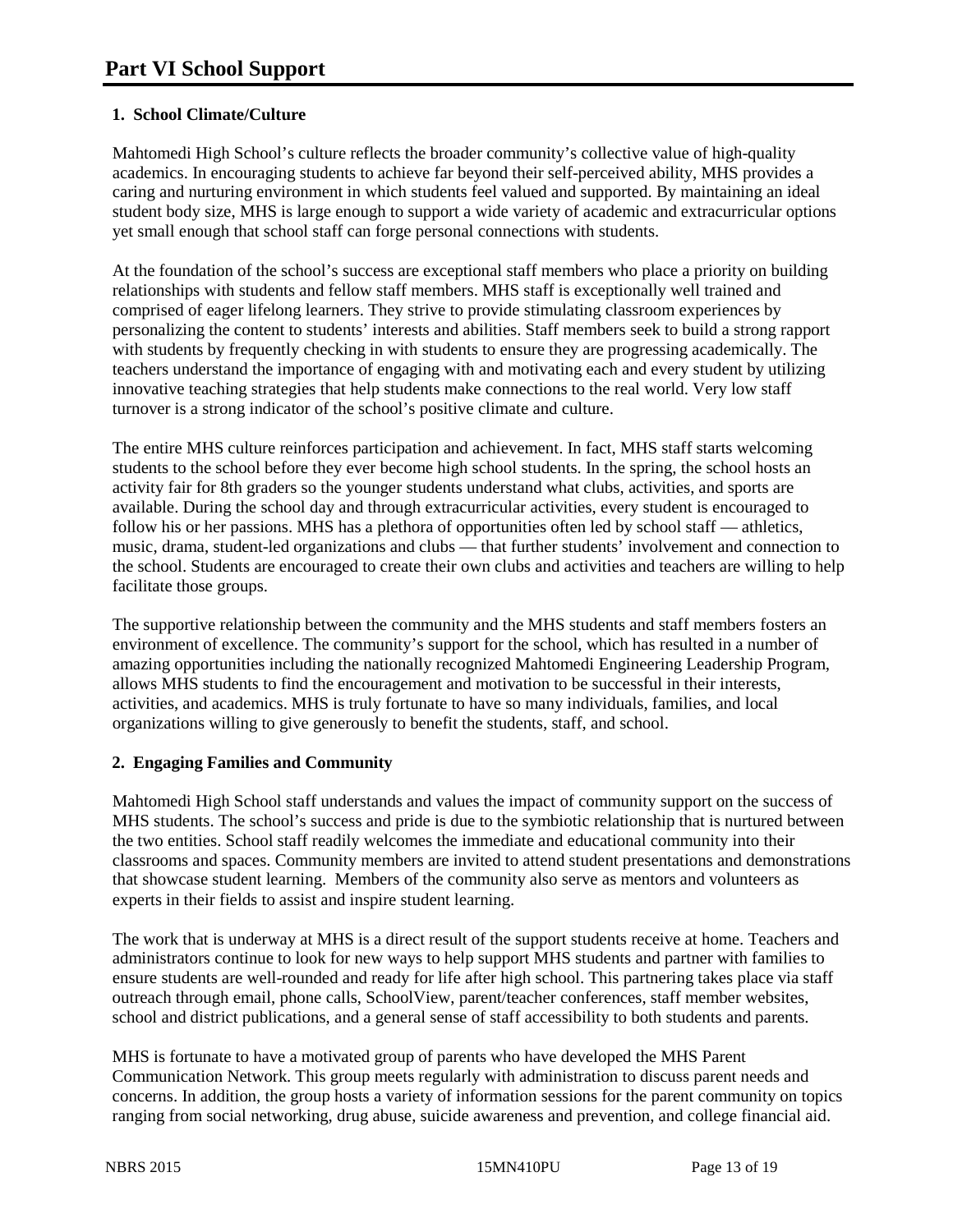The Mahtomedi Area Educational Foundation is a wonderful support not only for MHS but for the whole district. Founded in 1988 by a group of 10 citizens, MAEF has given more than \$1.8 million to Mahtomedi Public Schools since its inception. Last fall, MAEF granted more than \$20,000 to projects at MHS that would directly impact student learning. These projects included a vinyl cutter, plant growing stands, Chronodendrology and climate science materials, NAO H25 robot, soldering irons and helping hands, laser printer and scanners for art department, and LabQuest 2 Data Collection Devices.

MHS staff and administration routinely update the superintendent and school board members regarding educational initiatives. They, in turn, consistently provide constructive feedback to help MHS staff remain true to the school's mission of preparing all students to be college and career ready when they graduate.

#### **3. Professional Development**

Professional development at Mahtomedi High School is a multi-tiered system in which student and staff needs can be addressed in a timely manner. Professional development is site based yet aligned with district goals and initiatives. This enables the district to develop all staff members' skills sets while cultivating teacher leadership.

The MHS staff development plan is aligned to support district initiatives. The district identified the need for all staff to be assessment literate with a focus on supporting and strengthening professional learning communities (PLCs), increasing staff skills in data analysis and interpretation, increasing staff understanding and implementation of formative assessment and feedback, developing and implementing common summative assessments, and aligning grading structures with subject area standards.

The first tier of support is the high school's Instructional Leadership Team, which is comprised of a representative from each subject area, specialty area, support staff, and administration. This team reviews standardized test data, community/parent survey information, and school culture data. The team creates school goals focusing on academic achievement, school climate, and at least one focus area under the assessment literate initiative. They also create a strategic plan that identifies professional development needs, resources, and timelines.

The second level of support is the PLCs, which are structured based on subject or specialty area. The PLCs are led by teacher facilitators and progress toward meeting PLC goals is monitored monthly during PLC meetings. Professional development needs and resources are identified by the team and requested through the Instructional Leadership Team.

A third level of support is provided by district peer coaches. Master teachers are trained in cognitive coaching and can serve three-year peer coaching terms. Each staff member participates in three coaching sessions per year, which are guided by the Charlotte Danielson Framework for Teaching. Staff members identify areas they would like to improve, which can be addressed by traditional or project-based observation. For traditional observation, staff members meet with their coach for a pre-observation session, an observation, and a post-observation session. The project-based observation allows staff to identify an area of growth. They meet with their coach for planning, implementation, and reflection.

MHS administrators seek opportunities for professional development individually, as a high school team, a district team, and through various organizations. The district administrative team holds monthly sessions to build their skills as leaders and an annual administrative retreat to focus on the district's vision, mission, benchmarks, practices, and policies.

#### **4. School Leadership**

Student success at Mahtomedi High School is defined via multiple arenas including academics, athletics, activities, mental health, family support, and community involvement. In light of the number of components that lend themselves to student success, "leadership" at MHS means sustaining a consistent, system-wide approach to cultivating the skills and attitudes needed on behalf of staff and students. When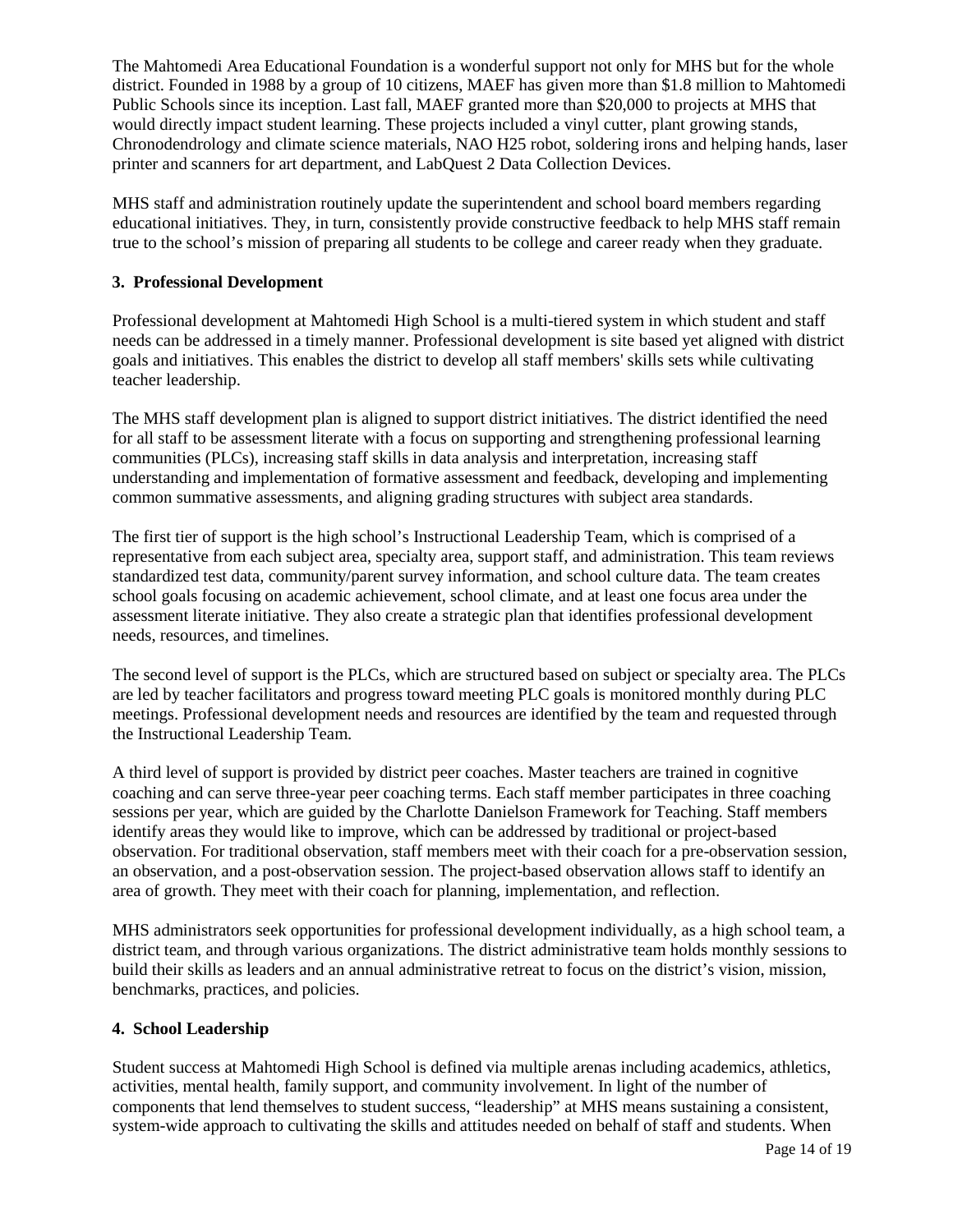clearly defined and supported, these skills and attitudes ensure we have an educational environment in which all students are truly prepared for the future.

The school's leadership is defined by teams with specific responsibilities and objectives. A number of staff members participate in these leadership roles and in doing so are building the school's overarching leadership capacity. The school's administrative team is led by one principal and two assistant principals. The principals serve as the school's instructional leaders in addition to modeling professionalism in how they interact with students and staff. The administrators meet regularly to collaborate on school-related issues in order to ensure they maintain a broad perspective and a united approach. The administrators also meet on a regular basis with members of the building's various leadership groups to ensure consistent communication and collaboration.

Each academic department has one representative on the school's Instructional Leadership Team. This team's focus is on ensuring every student is career, college, and future ready. The team uses data to develop academic, social, and emotional goals for the school year, guide instruction, and develop curriculum. Each department and support staff group has one representative on the Building Leadership Team, which supports the practices used to maintain efficient school operations. The Student Support Team is comprised of staff members in the counseling, mental health, intervention, administration, and health areas. This team meets weekly to proactively address individual student needs. Additional school teams concentrate on best practice strategies to support individual students as well as to define the school's response to school and/or community crises.

At a district level, the school's administrative team participates in the District Leadership Team and the District Principal Team. As part of the District Leadership Team, MHS administrators engage with leaders from across the district to ensure MHS is consistently aligned with the district's vision and goals. As part of the District Principal Team, MHS administrators meet with all district principals to ensure consistency and an understanding of all student and staff needs across the district.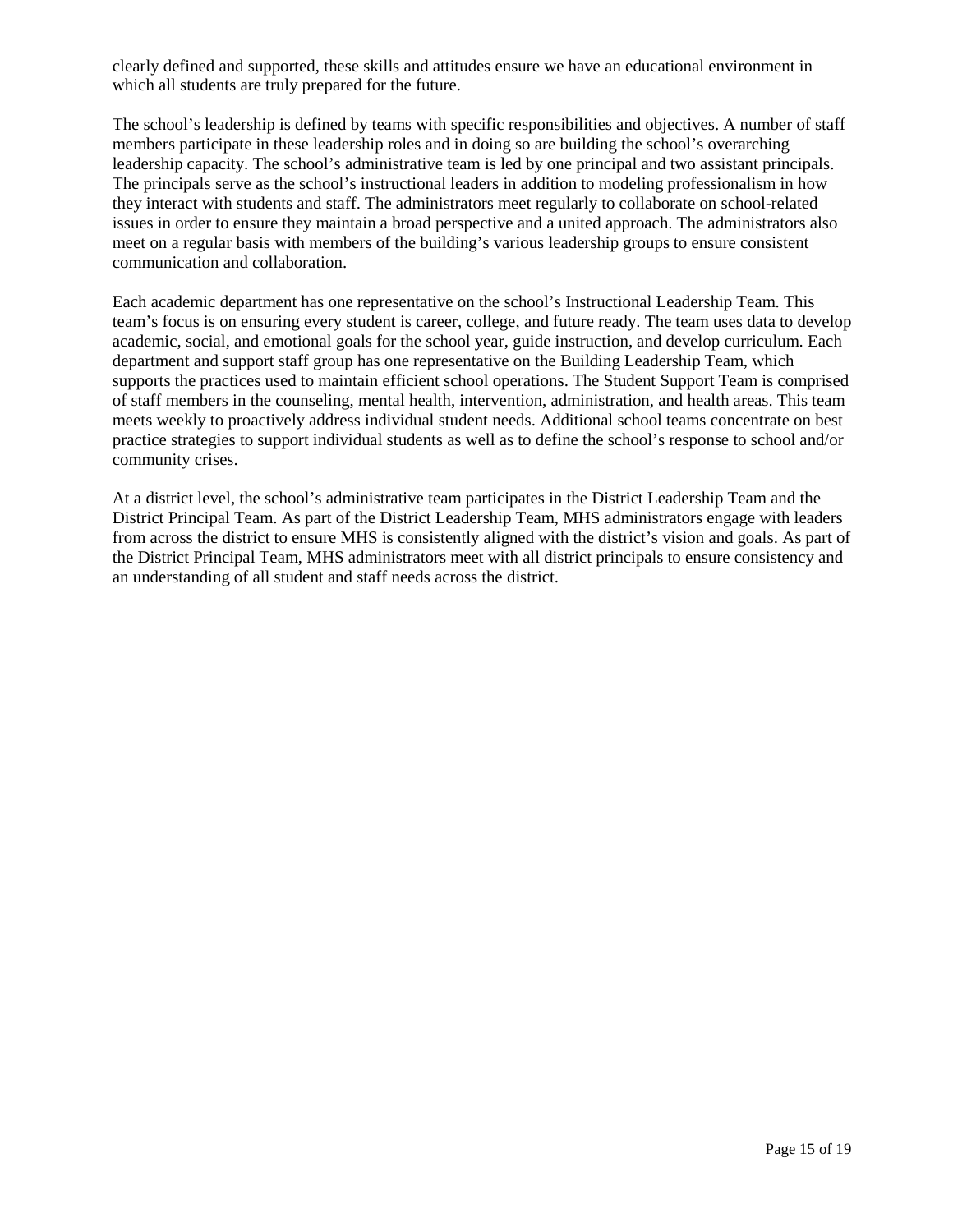| <b>Subject: Math</b>                                   | <b>Test:</b> Minnesota Comprehensive Assessment |
|--------------------------------------------------------|-------------------------------------------------|
| <b>All Students Tested/Grade: 11</b>                   | <b>Edition/Publication Year: N/A</b>            |
| Publisher: 2010 Pearson; 2011-2014 American Institutes |                                                 |
| for Research (AIR)                                     |                                                 |
|                                                        |                                                 |

| School Year                              | 2013-2014      | 2012-2013      | 2011-2012      | 2010-2011      | 2009-2010    |
|------------------------------------------|----------------|----------------|----------------|----------------|--------------|
| Testing month                            | Mar            | Apr            | Apr            | Apr            | Apr          |
| <b>SCHOOL SCORES*</b>                    |                |                |                |                |              |
| meets standards and above                | 87             | 83             | 71             | 78             | 72           |
| exceeds standards                        | 55             | 44             | 38             | 46             | 31           |
| Number of students tested                | 275            | 288            | 282            | 295            | 295          |
| Percent of total students tested         | 100            | 100            | 100            | 100            | 100          |
| Number of students tested with           |                |                |                |                |              |
| alternative assessment                   |                |                |                |                |              |
| % of students tested with                | $\overline{0}$ | $\overline{0}$ | $\overline{0}$ | $\overline{0}$ | $\mathbf{1}$ |
| alternative assessment                   |                |                |                |                |              |
| <b>SUBGROUP SCORES</b>                   |                |                |                |                |              |
| 1. Free and Reduced-Price                |                |                |                |                |              |
| Meals/Socio-Economic/                    |                |                |                |                |              |
| <b>Disadvantaged Students</b>            |                |                |                |                |              |
| meets standards and above                |                |                |                |                |              |
| exceeds standards                        |                |                |                |                |              |
| Number of students tested                |                |                |                |                |              |
| 2. Students receiving Special            |                |                |                |                |              |
| <b>Education</b>                         |                |                |                |                |              |
| meets standards and above                |                |                |                |                |              |
| exceeds standards                        |                |                |                |                |              |
| Number of students tested                |                |                |                |                |              |
| 3. English Language Learner              |                |                |                |                |              |
| <b>Students</b>                          |                |                |                |                |              |
| meets standards and above                |                |                |                |                |              |
| exceeds standards                        |                |                |                |                |              |
| Number of students tested                |                |                |                |                |              |
| 4. Hispanic or Latino<br><b>Students</b> |                |                |                |                |              |
| meets standards and above                |                |                |                |                |              |
| exceeds standards                        |                |                |                |                |              |
| Number of students tested                |                |                |                |                |              |
| 5. African-American                      |                |                |                |                |              |
| <b>Students</b>                          |                |                |                |                |              |
| meets standards and above                |                |                |                |                |              |
| exceeds standards                        |                |                |                |                |              |
| Number of students tested                |                |                |                |                |              |
| <b>6. Asian Students</b>                 |                |                |                |                |              |
| meets standards and above                |                |                |                |                |              |
| exceeds standards                        |                |                |                |                |              |
|                                          |                |                |                |                |              |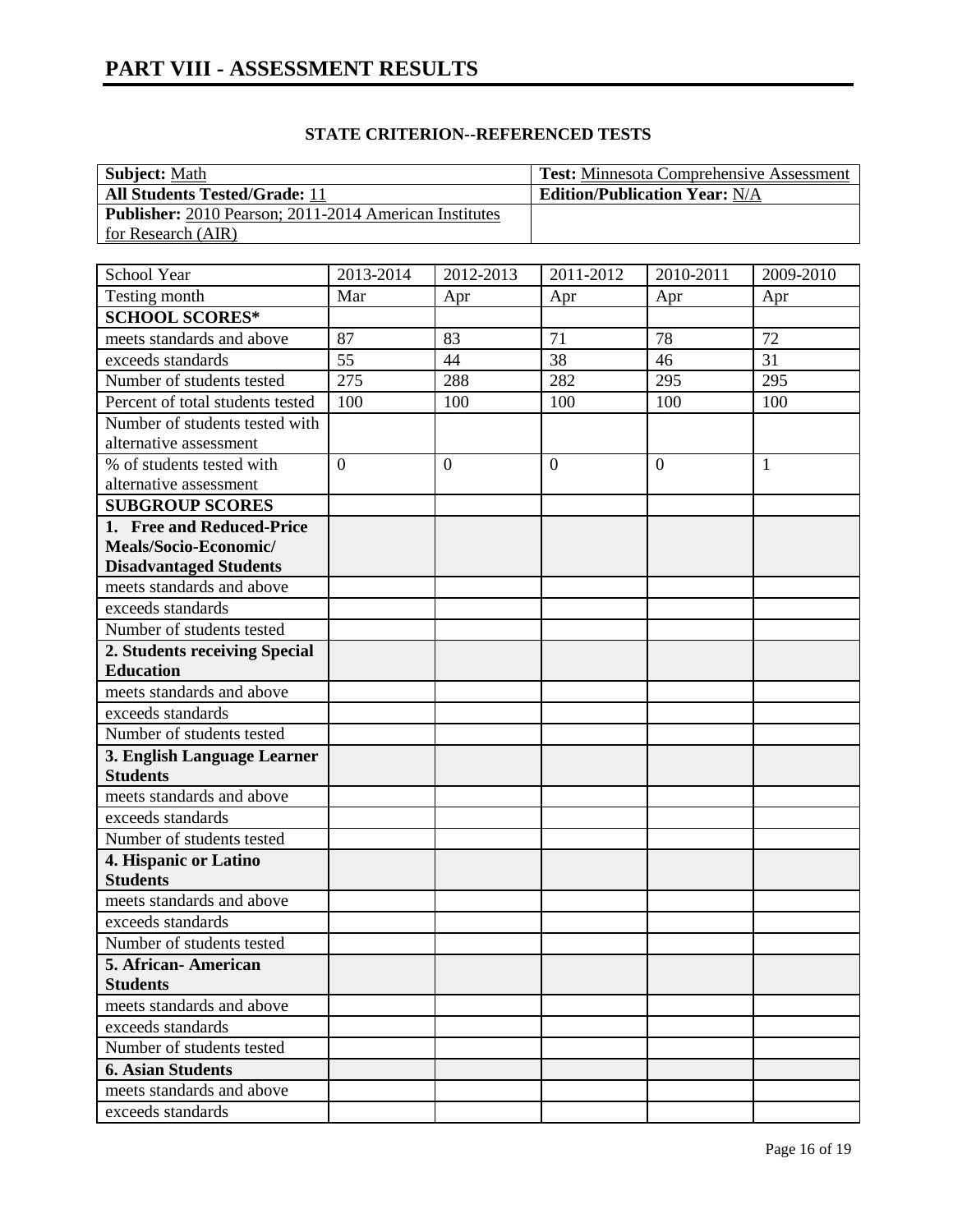| School Year                                                     | 2013-2014 | 2012-2013 | 2011-2012 | 2010-2011 | 2009-2010 |
|-----------------------------------------------------------------|-----------|-----------|-----------|-----------|-----------|
| Number of students tested                                       |           |           |           |           |           |
| 7. American Indian or                                           |           |           |           |           |           |
| <b>Alaska Native Students</b>                                   |           |           |           |           |           |
| meets standards and above                                       |           |           |           |           |           |
| exceeds standards                                               |           |           |           |           |           |
| Number of students tested                                       |           |           |           |           |           |
| 8. Native Hawaiian or other<br><b>Pacific Islander Students</b> |           |           |           |           |           |
| meets standards and above                                       |           |           |           |           |           |
| exceeds standards                                               |           |           |           |           |           |
| Number of students tested                                       |           |           |           |           |           |
| 9. White Students                                               |           |           |           |           |           |
| meets standards and above                                       | 87        | 84        | 73        | 78        | 72        |
| exceeds standards                                               | 56        | 46        | 40        | 47        | 31        |
| Number of students tested                                       | 253       | 268       | 261       | 281       | 279       |
| 10. Two or More Races                                           |           |           |           |           |           |
| identified Students                                             |           |           |           |           |           |
| meets standards and above                                       |           |           |           |           |           |
| exceeds standards                                               |           |           |           |           |           |
| Number of students tested                                       |           |           |           |           |           |
| 11. Other 1: Other 1                                            |           |           |           |           |           |
| meets standards and above                                       |           |           |           |           |           |
| exceeds standards                                               |           |           |           |           |           |
| Number of students tested                                       |           |           |           |           |           |
| 12. Other 2: Other 2                                            |           |           |           |           |           |
| meets standards and above                                       |           |           |           |           |           |
| exceeds standards                                               |           |           |           |           |           |
| Number of students tested                                       |           |           |           |           |           |
| 13. Other 3: Other 3                                            |           |           |           |           |           |
| meets standards and above                                       |           |           |           |           |           |
| exceeds standards                                               |           |           |           |           |           |
| Number of students tested                                       |           |           |           |           |           |

**NOTES:** Data reported is for students enrolled October 1. In 2013-2014, new standards were assessed at the high school level in mathematics. Also in 2013-2014, the state assessment in mathematics was administered online throughout a testing window from March through May. Previous years' assessments were paper and pencil on specific dates.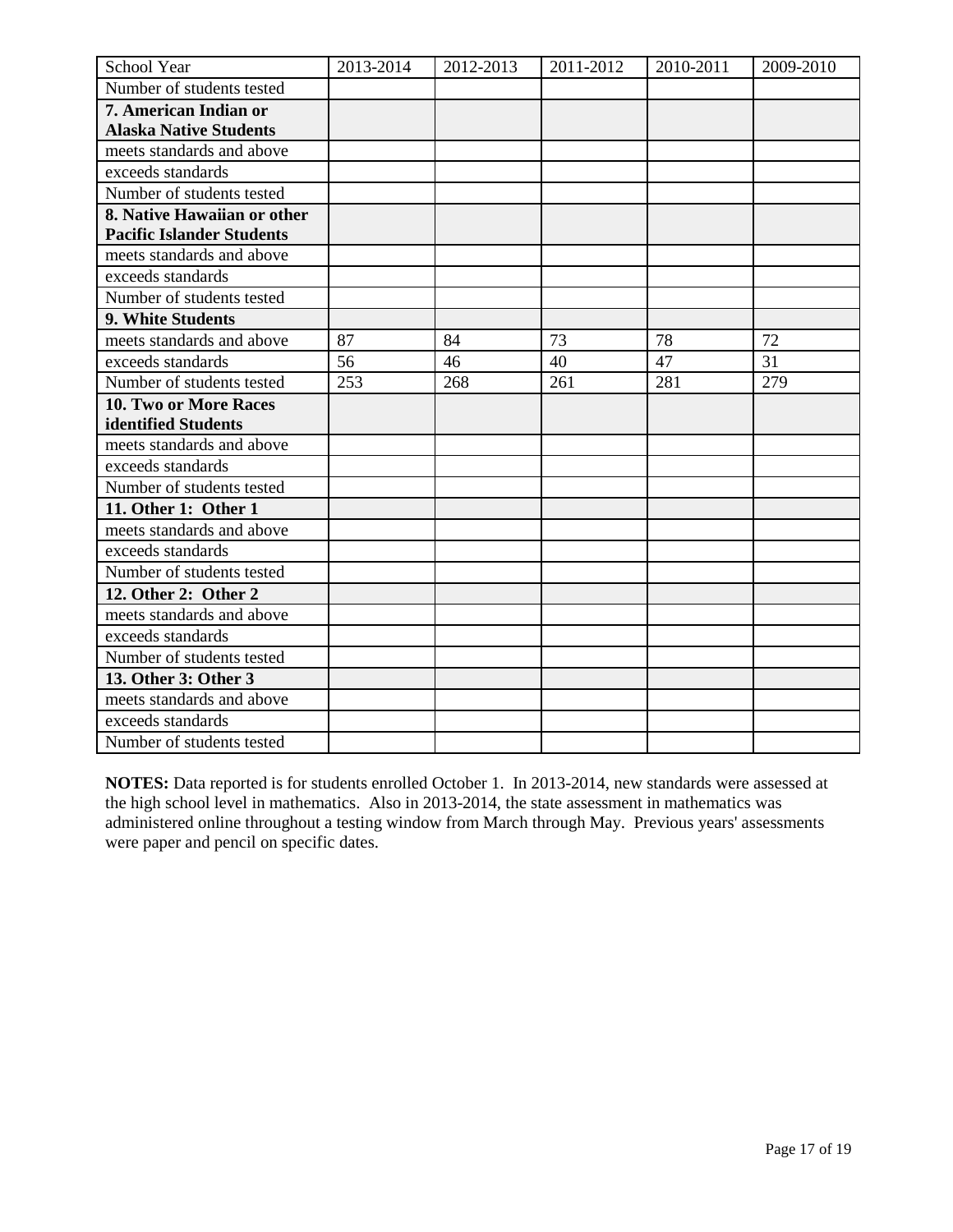#### **STATE CRITERION--REFERENCED TESTS**

#### **Subject:** Reading/ELA **Test:** Minnesota Comprehensive Assessment **All Students Tested/Grade:** 10 **Edition/Publication Year:** N/A **Publisher:** 2010 Pearson; 2011-2014 American Institutes for Research (AIR)

| School Year                                            | 2013-2014      | 2012-2013        | 2011-2012    | 2010-2011        | 2009-2010      |
|--------------------------------------------------------|----------------|------------------|--------------|------------------|----------------|
| Testing month                                          | Mar            | Mar              | Apr          | Apr              | Apr            |
| <b>SCHOOL SCORES*</b>                                  |                |                  |              |                  |                |
| meets standards and above                              | 96             | 86               | 97           | 91               | 93             |
| exceeds standards                                      | 53             | 40               | 60           | 54               | 63             |
| Number of students tested                              | 293            | 273              | 290          | 289              | 298            |
| Percent of total students tested                       | 100            | 100              | 100          | 100              | 100            |
| Number of students tested with                         |                |                  |              |                  |                |
| alternative assessment                                 |                |                  |              |                  |                |
| % of students tested with                              | $\overline{0}$ | $\boldsymbol{0}$ | $\mathbf{1}$ | $\boldsymbol{0}$ | $\overline{0}$ |
| alternative assessment                                 |                |                  |              |                  |                |
| <b>SUBGROUP SCORES</b>                                 |                |                  |              |                  |                |
| 1. Free and Reduced-Price                              |                |                  |              |                  |                |
| Meals/Socio-Economic/                                  |                |                  |              |                  |                |
| <b>Disadvantaged Students</b>                          |                |                  |              |                  |                |
| meets standards and above                              |                |                  |              |                  |                |
| exceeds standards                                      |                |                  |              |                  |                |
| Number of students tested                              |                |                  |              |                  |                |
| 2. Students receiving Special                          |                |                  |              |                  |                |
| <b>Education</b>                                       |                |                  |              |                  |                |
| meets standards and above                              |                |                  |              |                  |                |
| exceeds standards                                      |                |                  |              |                  |                |
| Number of students tested                              |                |                  |              |                  |                |
| 3. English Language Learner                            |                |                  |              |                  |                |
| <b>Students</b>                                        |                |                  |              |                  |                |
| meets standards and above                              |                |                  |              |                  |                |
| exceeds standards                                      |                |                  |              |                  |                |
| Number of students tested                              |                |                  |              |                  |                |
| 4. Hispanic or Latino                                  |                |                  |              |                  |                |
| <b>Students</b>                                        |                |                  |              |                  |                |
| meets standards and above                              |                |                  |              |                  |                |
| exceeds standards                                      |                |                  |              |                  |                |
| Number of students tested                              |                |                  |              |                  |                |
| 5. African-American                                    |                |                  |              |                  |                |
| <b>Students</b>                                        |                |                  |              |                  |                |
| meets standards and above                              |                |                  |              |                  |                |
| exceeds standards                                      |                |                  |              |                  |                |
| Number of students tested                              |                |                  |              |                  |                |
| <b>6. Asian Students</b>                               |                |                  |              |                  |                |
| meets standards and above                              |                |                  |              |                  |                |
| exceeds standards                                      |                |                  |              |                  |                |
| Number of students tested                              |                |                  |              |                  |                |
| 7. American Indian or<br><b>Alaska Native Students</b> |                |                  |              |                  |                |
| meets standards and above                              |                |                  |              |                  |                |